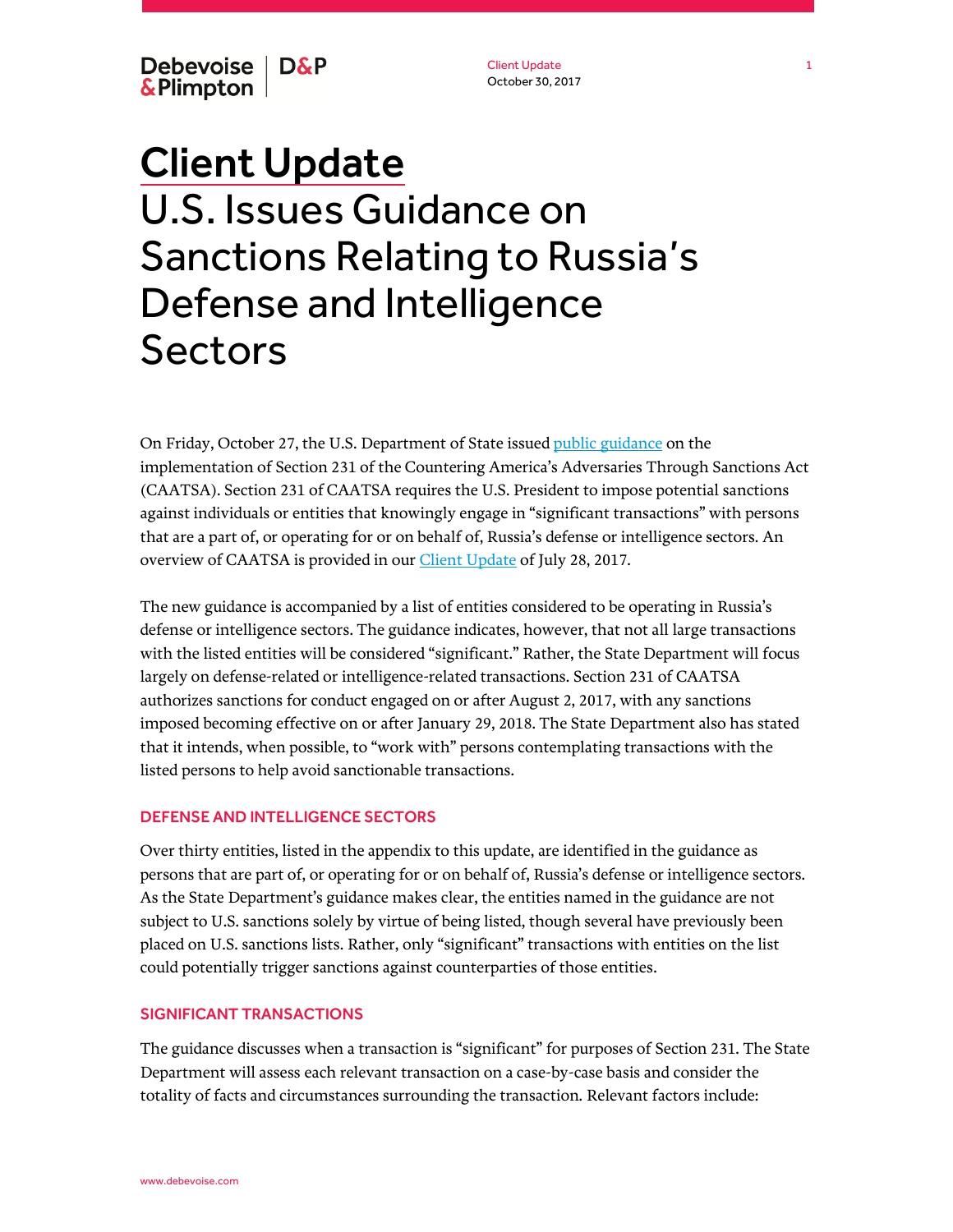

- The significance and impact of the transaction to U.S. national security and foreign policy interests;
- The nature and magnitude of the transaction; and
- The relation of the transaction to Russia's defense and intelligence sectors.

At this stage, the State Department has stated that its focus will be on transactions "of a defense or intelligence nature" with the listed entities. Specifically, the guidance states that the following circumstances will "weigh heavily" against any finding that a transaction is significant:

- The transaction involves only goods or services having purely civilian end-uses or end-users and does not involve entities in the intelligence sector, or
- The transaction is necessary to comply with rules administered by Russia's Federal Security Service, such as obtaining required permits for the importation, distribution or use of information technology products.

\* \* \*

Please do not hesitate to contact us with any questions.

For a periodic e-mail summary of developments in economic and trade sanctions, please subscribe to the Debevoise & Plimpton LLP Sanctions Alert. To subscribe, please e-mail [sanctions@debevoise.com](mailto:sanctions@debevoise.com?subject=Please%20subscribe%20me%20to%20the%20Sanctions%20Alert) or sign up on th[e Insights Subscribe](https://www.debevoise.com/insights/insights-subscribe-page) page of our website. Our sanctions-related publications may also be found at [The Sanctions Resource](https://www.debevoise.com/news/the-sanctions-resource) page on our website

**WASHINGTON, D.C.**

Robert T. Dura

Satish M. Kini smkini@debevoise.com

rdura@debevoise.com

Alan V. Kartashkin akartashkin@debevoise.com

**MOSCOW**

**NEW YORK** Carl Micarelli cmicarelli@debevoise.com

Sandeep S. Dhaliwal ssdhaliwal@debevoise.com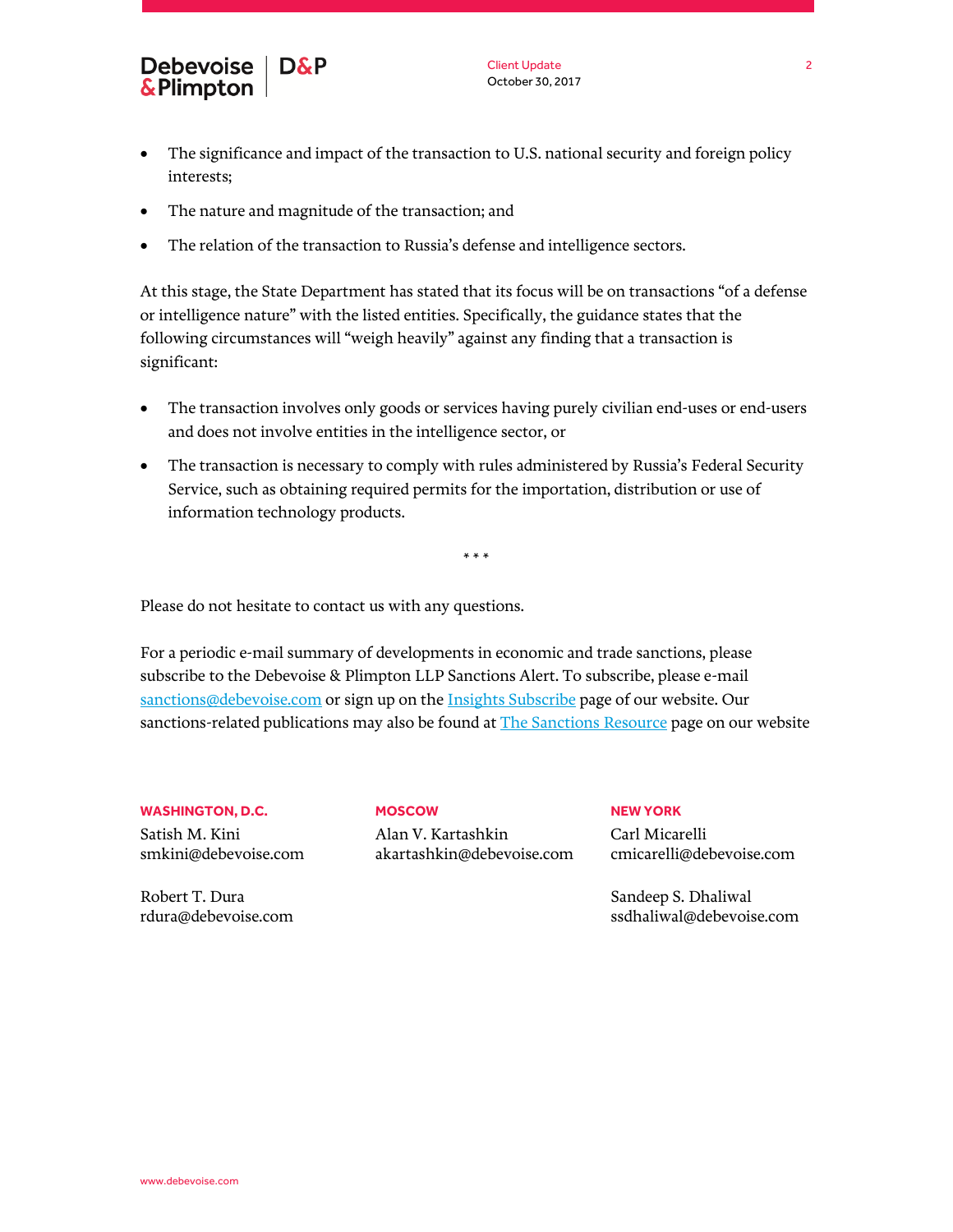# **APPENDIX**

*The tables below include all of the entities associated with Russia's defense or intelligence sectors named in the newly-issued guidance. In addition, we have included the sanctions program that each entity is subject to and which sanctions list each entity is identified on. Where an entity is not currently subject to U.S. sanctions, we have indicated so by noting "None." Note that, in addition to the "menu" of sanctions authorized under Section 231, persons engaging in significant transactions*  with blocked persons may also be subject to blocking sanctions under Section 228, for which further *guidance may be forthcoming.*

| Entity                                                                              | Program         | List       |
|-------------------------------------------------------------------------------------|-----------------|------------|
| Admiralty Shipyard JSC                                                              | UKRAINE-EO13661 | <b>SDN</b> |
| Almaz-Antey Air and Space Defense<br>Corporation JSC                                | UKRAINE-EO13661 | <b>SDN</b> |
| Dolgoprudny Research Production JSC                                                 | UKRAINE-EO13661 | <b>SDN</b> |
| Federal Research and Production Center Titan<br>Barrikady JSC (Titan Design Bureau) | None            | None       |
| Izhevsk Mechanical Plant (Baikal)                                                   | UKRAINE-EO13661 | <b>SDN</b> |
| Izhmash Concern JSC                                                                 | UKRAINE-EO13661 | <b>SDN</b> |
| Kalashnikov Concern JSC                                                             | UKRAINE-EO13661 | <b>SDN</b> |
| Kalinin Machine Building Plant JSC (KMZ)                                            | UKRAINE-EO13661 | <b>SDN</b> |
| KBP Instrument Design Bureau                                                        | UKRAINE-EO13661 | <b>SDN</b> |
| MIC NPO Mashinostroyenia                                                            | UKRAINE-EO13661 | <b>SDN</b> |
| Molot Oruzhie                                                                       | UKRAINE-EO13661 | <b>SDN</b> |
| Mytishchinski Mashinostroitelny Zavod                                               | UKRAINE-EO13661 | <b>SDN</b> |
| Novator Experimental Design Bureau                                                  | UKRAINE-EO13661 | <b>SDN</b> |
| NPO High Precision Systems JSC                                                      | UKRAINE-EO13662 | SSI        |
| NPO Splav JSC                                                                       | UKRAINE-EO13662 | SSI        |
| Oboronprom OJSC                                                                     | UKRAINE-EO13662 | SSI        |
| Radio-Electronic Technologies (KRET)                                                | UKRAINE-EO13661 | <b>SDN</b> |
| Radiotechnical and Information Systems (RTI)<br>Concern                             | None            | None       |
| Research and Production Corporation<br>Uralvagonzavod JSC                           | UKRAINE-EO13661 | <b>SDN</b> |

# **CAATSA Section 231(d) List Regarding the Defense Sector of the Government of the Russian Federation**